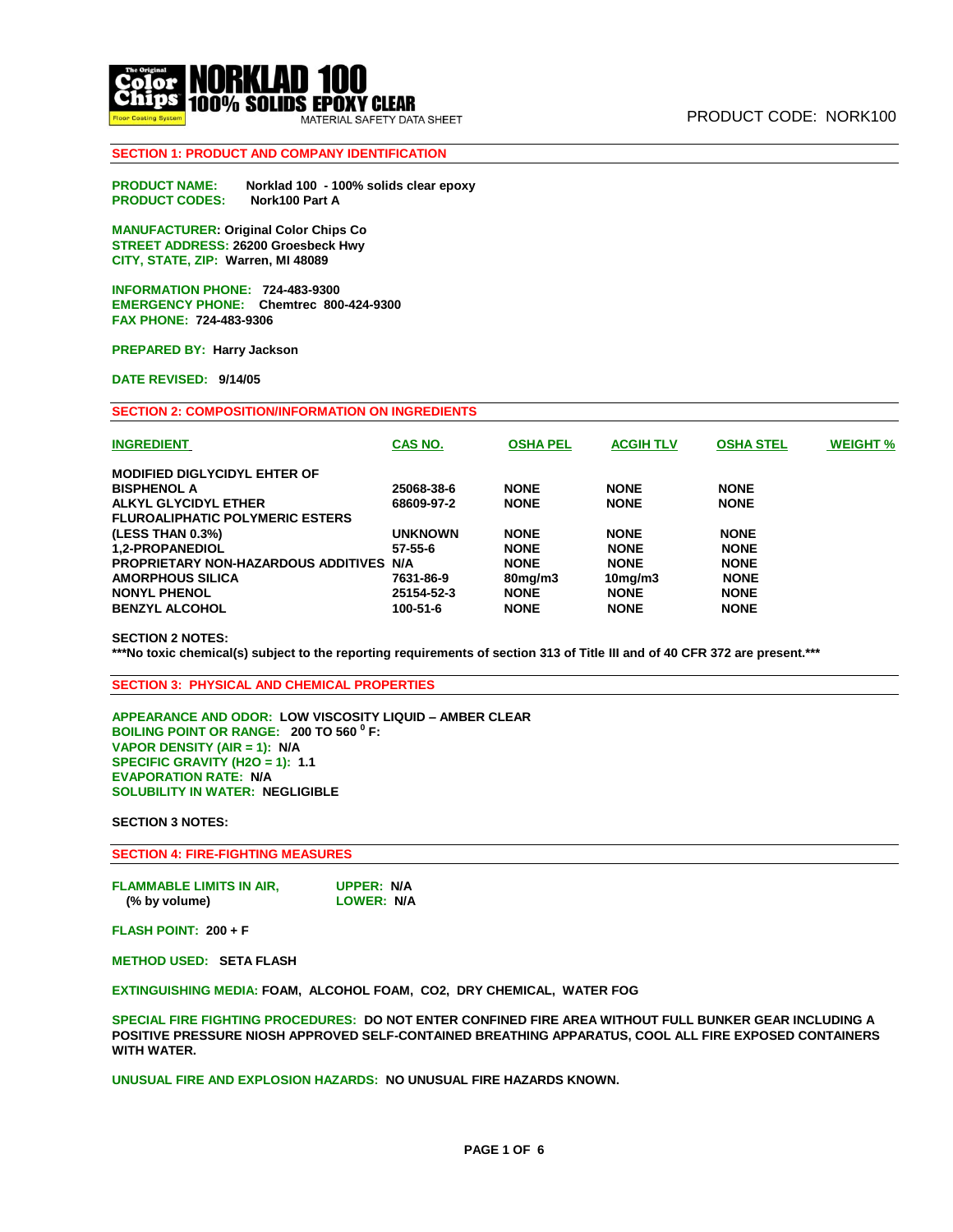

### **SECTION 5: STABILITY AND REACTIVITY**

### **STABILITY: STABLE**

**CONDITIONS TO AVOID (STABILITY): AVOID EXCESSIVE HEAT OR OPEN FLAMES.** 

**INCOMPATIBILITY (MATERIAL TO AVOID): CAN REACT VIGOROUSLY WITH STRONG OXIDIZING AGENTS AND STRONG LEWIS ACIDS OR MINERAL ACIDS.** 

**HAZARDOUS DECOMPOSITION OR BY-PRODUCTS: CO2, ALDEHYDES, ACIDS. REACTION WITH SOME CURING AGENTS CAN GENERATE LARGE AMOUNTS OF HEAT.** 

**HAZARDOUS POLYMERIZATION: WILL NOT OCCUR** 

**SECTION 6: HAZARDS IDENTIFICATION**

**HMIS HAZARD CLASSIFICATION HEALTH: 2 FLAMMIBILITY: 1 REACTIVITY: 0 PERSONAL PROTECTIVE EQUIPMENT: G**

**POTENTIAL HEALTH EFFECTS**

**EYES: MAY CAUSE IRRITATION BUT NO CORNEAL INJURY IS LIKELY.** 

**SKIN: MAY CAUSE IRRITATION OR ALLERGIC SKIN RESPONSE.** 

**INGESTION: THIS MATERIAL HAS A PROBABLE LOW ACUTE ORAL TOXICITY.** 

**INHALATION: NO GUIDE FOR CONTROL KNOWN, HOWEVER, EXPOSURE TO HEATED VAPORS CAN CAUSE IRRITATION TO THE NOSE, THROAT OR MUCOUS MEMBRANES.** 

**HEALTH HAZARDS (ACUTE AND CHRONIC): EPOXY RESINS CAN CAUSE SENSITIZATION BY EXPOSURE THROUGH CONTACT OR HIGH CONCENTRATIONS OF VAPOR. EYES: INJURY IS UNLIKELY BUT STAIN FOR EVIDENCE OF CORNEAL INJURY.** 

**MEDICAL CONDITIONS GENERALLY AGGRAVATED BY EXPOSURE: RESPIRATORY CONDITIONS OR OTHER ALLERGIC RESPONSE.** 

#### **CARCINOGENICITY**

**OSHA: NO NTP: NO IARC: NO NO LISTED INGREDIENTS OF THIS PRODUCT ARE REGULATED AS CARCINOGENS.**

**SECTION 7: FIRST AID MEASURES**

**EYES:FLUSH EYES WITH WATER FOR AT LEAST FIFTEEN MINUTES AND CONSULT A PHYSICIAN.** 

**SKIN: SKIN CONTACT WILL NORMALLY CAUSE NO MORE THAN IRRITATION BUT WASH AFFECTED AREA WITH SOAP AND WATER AND REMOVE CONTAMINTED CLOTHING PROMPTLY.** 

**INGESTION: LOW IN TOXICITY, INDUCE VOMITING ONLY IF LARGE AMOUNTS OF MATERIAL ARE INGESTED, OTHERWISE DO NOT INDUCE VOMITING AND CONSULT A PHYSICIAN.** 

**INHALATION:REMOVE VICTIM TO FRESH AIR AREA AND ADMINISTER OXYGEN IF NECESSARY. CONSULT PHYSICIAN IF NECESSARY.**

**SECTION 8: RELEASE MEASURES**

**STEPS TO BE TAKEN IN CASE MATERIAL IS RELEASED OR SPILLED:** 

**WEAR RESPIRATOR AND PROTECTIVE CLOTHING. SHUT OFF THE SOURCE AT THE LEAK. REMOVE EXCESS WITH VACUUM TRUCK AND TAKE UP THE REMAINDER WITH AN ABSORBANT SUCH AS CLAY AND PLACE IN DISPOSAL CONTAINERS. FLUSH AREA WITH WATER TO REMOVE RESIDUE.**

**SECTION 8 NOTES:**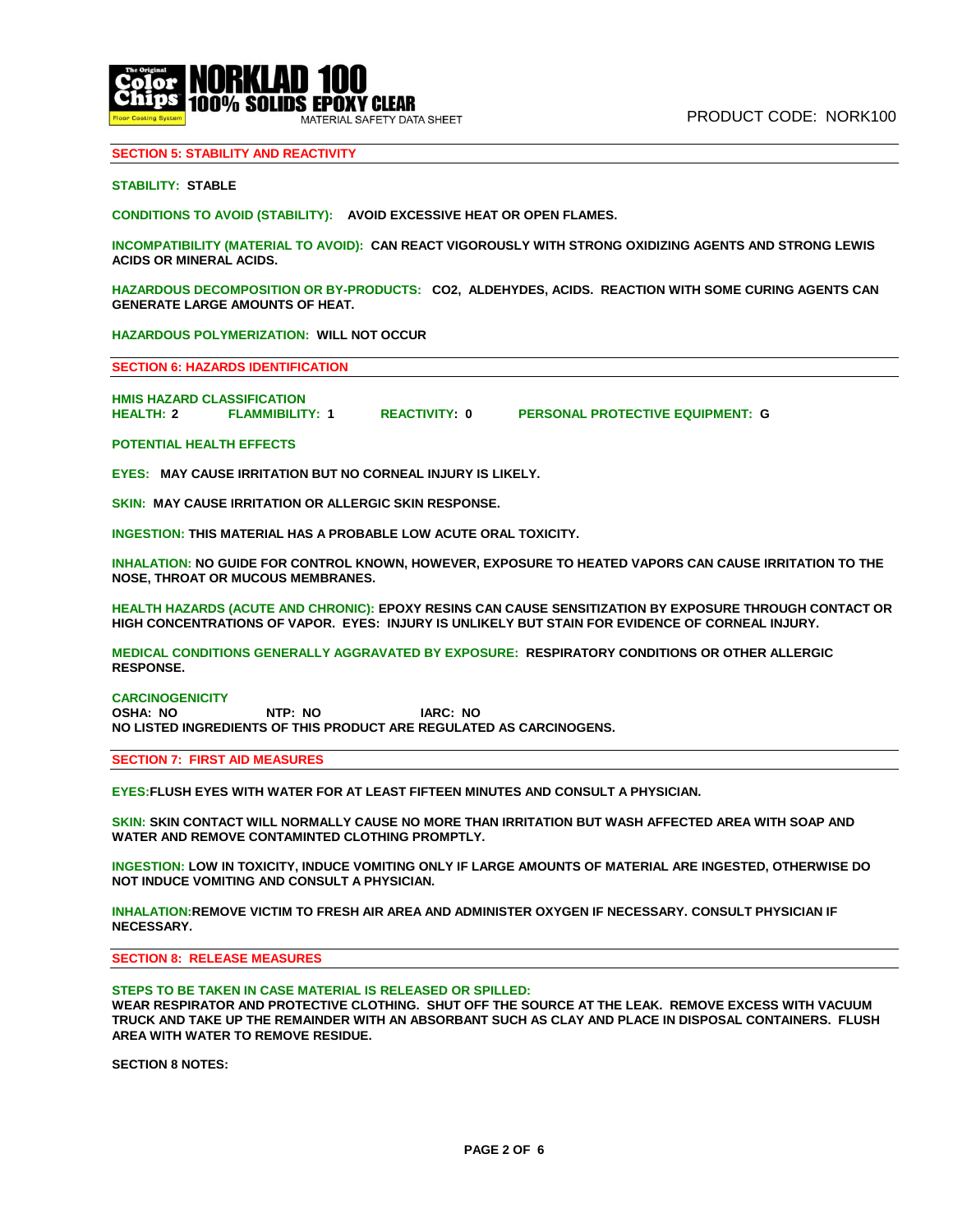

# **SECTION 9: WASTE DISPOSAL**

### **WASTE DISPOSAL METHOD: DISPOSE OF THE MATERIAL IN A WASTE DISPOSAL SITE IN ACCORDANCE WITH LOCAL, STATE, AND FEDERAL LAWS.**

**SECTION 10: HANDLING AND STORAGE**

#### **PRECAUTIONS TO BE TAKEN IN HANDLING AND STORAGE:**

**The Original St. ADAM ST. ADAM ST. ADAM** 

100% SOLIDS EPOXY CLEAR

ATERIAL SAFETY DATA SHEET

**STORE IN COOL DRY PLACE. SEAL ALL PARTIALLY USED CONTAINERS. WASH WITH SOAP AND WATER BEFORE EATING, DRINKING, SMOKING OR USING TOILET FACILITIES. MIXED MATERIALS CONTAIN THE HAZARDS OF ALL THE COMPONENTS, THEREFOR, READ THE MSDS'S OF ALL THE COMPONENTS PRIOR TO USING MATERIAL. PROPERLY LABEL ALL CONTAINERS.** 

#### **OTHER PRECAUTIONS:**

**AVOID ALL SKIN CONTACT. AVOID BREATHING VAPORS GENERATED FROM THE MATERIAL. OBSERVE CONDITIONS OF GOOD GENERAL HYGIENE AND SAFE WORKING PRACTICES. CONTAMINATED LEATHER ARTICLES CANNOT BE CLEANED AND MUST BE DISCARDED IF CONTAMINATED WITH THIS PRODUCT. WASH ALL CONTAMINATED CLOTHING PRIOR TO THE REUSE THEREOF.**

**SECTION 10 NOTES:** 

**SECTION 11: EXPOSURE CONTROLS/PERSONAL PROTECTION**

#### **RESPIRATORY PROTECTION:**

**USE A NIOSH APPROVED RESPIRATOR AS REQUIRED TO PREVENT OVER-EXPOSURE TO VAPOR IN ACCORDANCE WITH 29 CFR 1910.134. GENERAL EXHAUST IS USUALLY SUFFICIENT IN LIEU OF NIOSH RESPIRATOR.** 

**VENTILATION:** 

**GENERAL EXHAUST IS USUALLY SUFFICIENT TO CONTROL VAPORS AND EXPOSURE HAZARDS.** 

**PROTECTIVE GLOVES: IMPERVIOUS GLOVES – NEOPRENE OR RUBBER** 

**EYE PROTECTION: SPLASH GOGGLES OR GLASSES WITH SIDE SHIELDS.** 

**OTHER PROTECTIVE CLOTHING OR EQUIPMENT:** 

**WEAR BODY COVERING CLOTHING AND OTHER COVERING AS NECESSARY SUCH AS APRON AND APPROPRIATE FOOTWEAR TO AVOID CONTACT WITH MATERIAL.** 

### **WORK HYGIENIC PRACTICES:**

**OBSERVE GOOD GENERAL HYGIENIC PRACTICES.**

# **SECTION 12: DISCLAIMER**

**DISCLAIMER: THE INFORMATION CONTAINED HEREIN IS BASED ON THE DATA AVAILABLE AND IS BELIEVED TO BE ACCURATE, HOWEVER, THE MANUFACTURER MAKES NO WARRANTY EXPRESSED OR IMPLIED REGARDING THE ACCURACY OF THIS DATA OR THE RESULTS OBTAINED FROM THE USE THEREOF. ACCORDINGLY, WE ASSUME NO RESPONSIBILITY FOR INJURY FROM THE USE OF THIS PRODUCT.**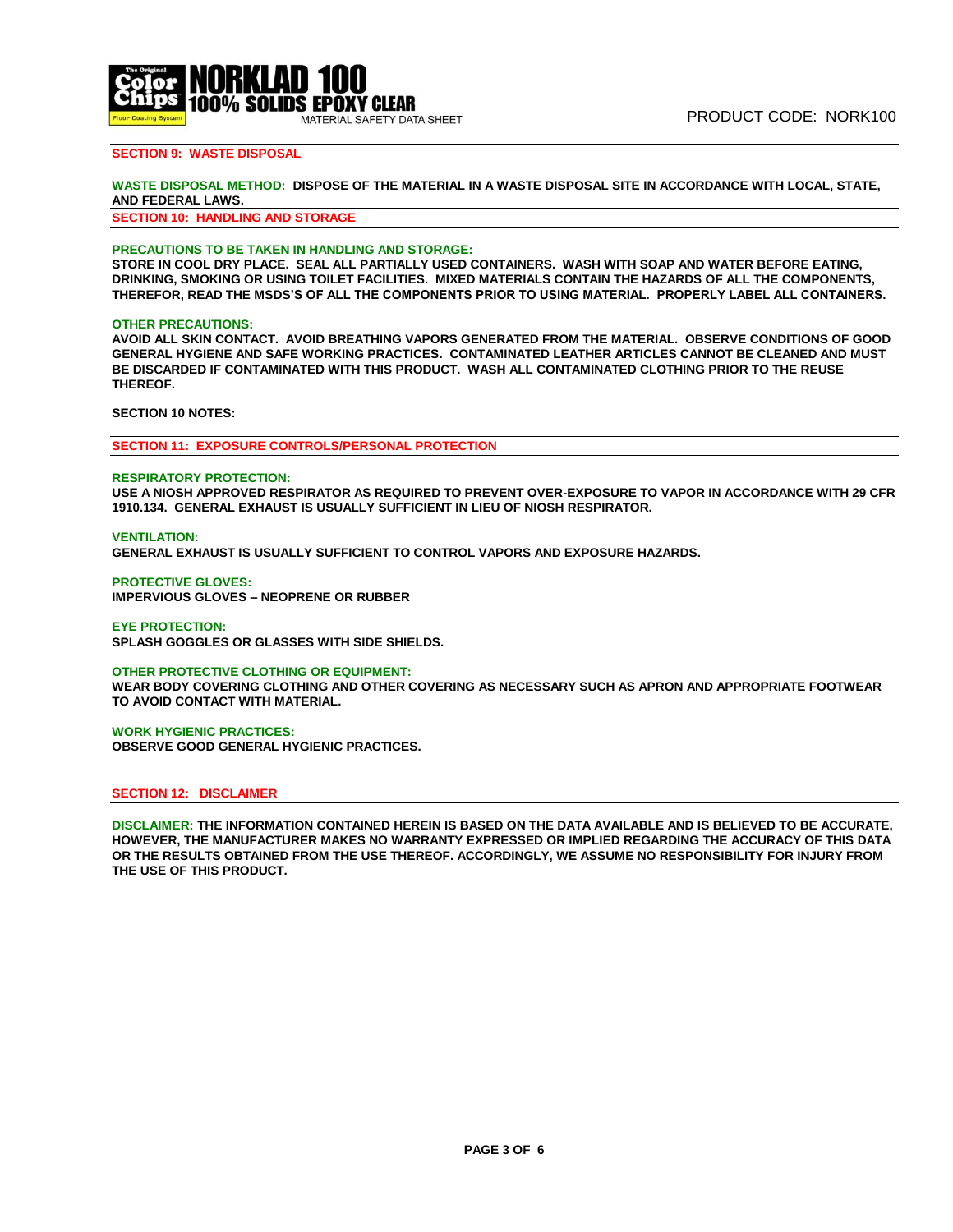

# **SECTION 1: PRODUCT AND COMPANY IDENTIFICATION**

**PRODUCT NAME: Norklad 100 – 100% solids clear epoxy PRODUCT CODES: Nork100 Part B**

**MANUFACTURER: Original Color Chips Co STREET ADDRESS: 26200 Groesbeck Hwy CITY, STATE, ZIP: Warren, MI 48089** 

**INFORMATION PHONE: 724-483-9300 EMERGENCY PHONE: Chemtrec 800-424-9300 FAX PHONE: 724-483-9306** 

**PREPARED BY: Harry Jackson** 

**DATE REVISED: 9/14/05** 

| <b>SECTION 2: COMPOSITION/INFORMATION ON INGREDIENTS</b> |           |                 |                  |                  |                 |  |  |  |
|----------------------------------------------------------|-----------|-----------------|------------------|------------------|-----------------|--|--|--|
| <b>INGREDIENT</b>                                        | CAS NO.   | <b>OSHA PEL</b> | <b>ACGIH TLV</b> | <b>OSHA STEL</b> | <b>WEIGHT %</b> |  |  |  |
| <b>BENZYL ALCOHOL</b>                                    | 100-51-6  | <b>NONE</b>     | <b>NONE</b>      | <b>NONE</b>      |                 |  |  |  |
| 3-AMINOMETHYL-3,5,5-TRIMETHYL CYCLOHEXANE                |           |                 |                  |                  |                 |  |  |  |
|                                                          | 2855-13-2 | <b>NONE</b>     | <b>NONE</b>      | <b>NONE</b>      |                 |  |  |  |
| 2-HYDROXYBENZOIC ACID                                    | 69-72-7   | <b>NONE</b>     | <b>NONE</b>      | <b>NONE</b>      |                 |  |  |  |

### **SECTION 2 NOTES:**

**\*\*\*No toxic chemical(s) subject to the reporting requirements of section 313 of Title III and of 40 CFR 372 are present.\*\*\***

**SECTION 3: PHYSICAL AND CHEMICAL PROPERTIES**

**APPEARANCE AND ODOR: AMBER CLEAR LIQUID WITH AMINE ODOR** 

**BOILING POINT OR RANGE: 401<sup>0</sup> F:** 

**VAPOR DENSITY (AIR = 1): N/A** 

**SPECIFIC GRAVITY (H2O = 1): 1.0** 

**EVAPORATION RATE: N/A** 

**SOLUBILITY IN WATER: NEGLIGIBLE** 

#### **SECTION 3 NOTES:**

### **SECTION 4: FIRE-FIGHTING MEASURES**

**FLAMMABLE LIMITS IN AIR, UPPER: N/A** (% by volume)

**FLASH POINT: 200+F**

**METHOD USED: SETA FLASH** 

**EXTINGUISHING MEDIA: FOAM, ALCOHOL FOAM, CO2, WATER FOG** 

**SPECIAL FIRE FIGHTING PROCEDURES: TOXIC FUMES WILL BE EVOLVED WHEN THIS MATERIAL IS INVOLVED IN A FIRE. A SELF-CONTAINED BREATHING APPARATUS SHOULD BE AVAILABLE FOR FIRE FIGHTERS. COOL FIRE EXPOSED CONTAINERS WITH WATER.** 

**UNUSUAL FIRE AND EXPLOSION HAZARDS: NONE KNOWN**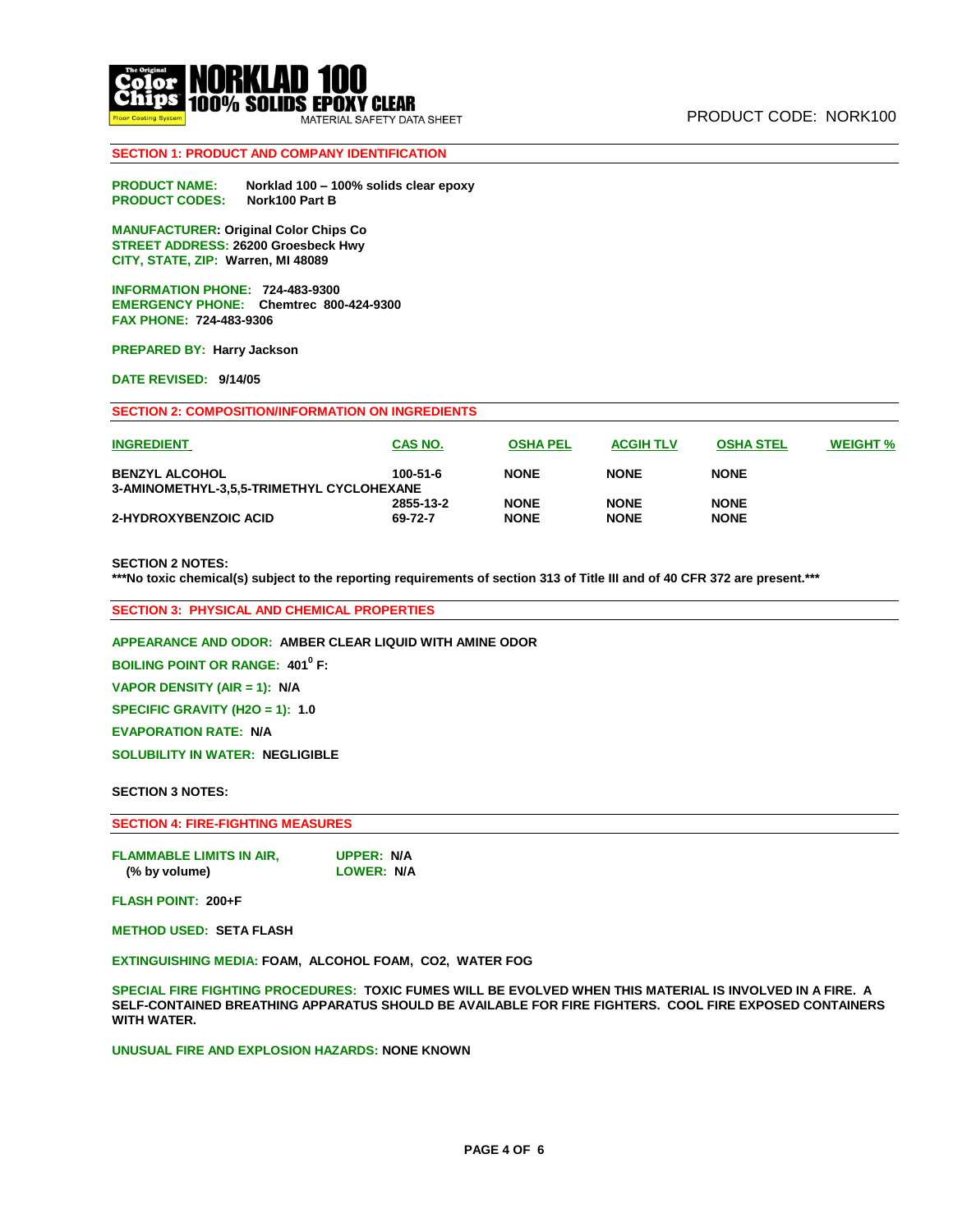

# **SECTION 5: STABILITY AND REACTIVITY**

#### **STABILITY: STABLE CONDITIONS TO AVOID:**

**AVOID CONTACT WITH OPEN FLAMES AND ALL SOURCES OF IGNITIONS AND SPARKS.**

### **INCOMPATIBILITY (MATERIAL TO AVOID):**

**AVOID CONTACT WITH STRONG OXIDIZING AGENTS, MINERAL ACIDS AND EPOXY RESINS IN UNCONTROLLED AMOUNTS.** 

**HAZARDOUS DECOMPOSITION OR BY-PRODUCTS: CO, CO2, NOX** 

**HAZARDOUS POLYMERIZATION: WILL NOT OCCUR** 

#### **SECTION 6: HAZARDS IDENTIFICATION**

**HMIS HAZARD CLASSIFICATION HEALTH: 2 FLAMMIBILITY: 1 REACTIVITY: 0 PERSONAL PROTECTIVE EQUIPMENT: G**

#### **POTENTIAL HEALTH EFFECTS**

**EYES: WILL CAUSE BURNS TO THE EYES. HIGH VAPOR CONCENTRATIONS CAN CAUSE SEVERE IRRITATION TO THE EYES.** 

**SKIN: WILL CAUSE BURNS TO THE SKIN** 

**INGESTION:LIQUID CAN CAUSE SEVERE DAMAGE TO MUCOUS MEMBRANES IF SWALLOWED.** 

**INHALATION:HIGH CONCENTRATIONS OF VAPOR CAN CAUSE IRRITATION TO THE RESPIRATORY TRACT, NAUSEA AND DIZZINESS.** 

**HEALTH HAZARDS (ACUTE AND CHRONIC): PROLONGED OR REPEATED EXPOSURE MAY CAUSE ASTHMA AND SKIN SENSITIZATION OR OTHER ALLERGIC RESPONSES.** 

**MEDICAL CONDITIONS GENERALLY AGGRAVATED BY EXPOSURE: RESPIRATORY CONDITIONS OR OTHER ALLERGIC AILMENTS** 

#### **CARCINOGENICITY**

**OSHA: NO NTP: NO IARC: NO NO LISTED INGREDIENTS OF THIS PRODUCT ARE REGULATED AS CARCINOGENS.**

# **SECTION 7: FIRST AID MEASURES**

#### **EYES:**

**IMMEDIATELY FLUSH WITH LARGE AMOUNTS OF WATER FOR AT LEAST 15 MINUTES WHILE LIFTING UPPER AND LOWER LIDS. GET IMMEDIATE MEDICAL ASSISTANCE.** 

#### **SKIN:**

**FLUSH SKIN WITH WATER FOR AT LEAST 15 MINUTES AND REMOVE ALL CONTAMINATED CLOTHING IMMEDIATELY. GET MEDICAL ATTENTION IF REDDENING OR SWELLING OCCURS.** 

#### **INGESTION:**

**DO NOT INDUCE VOMITING. DILUTE BY GIVING WATER OR MILK TO DRINK IF VICTIM IS CONSCIOUS. GET MEDICAL ATTENTION IMMEDIATELY.** 

#### **INHALATION:**

**REMOVE TO FRESH AIR IF EFFECTS PERSIST AND ADMINISTER OXYGEN IF NECESSARY.**

### **SECTION 8: RELEASE MEASURES**

### **STEPS TO BE TAKEN IN CASE MATERIAL IS RELEASED OR SPILLED:**

**AVOID CONTACT WITH MATERIAL. WEAR THE APPROPRIATE SAFETY EQUIPMENT. STOP SPILL AT SOURCE, DYKE AREA TO PREVENT SPREADING. PUMP LIQUID TO SALVAGE TANK. TAKE UP REMAINDER WITH CLAY OR OTHER ABSORBANT AND PLACE IN DISPOSAL CONTAINERS.**